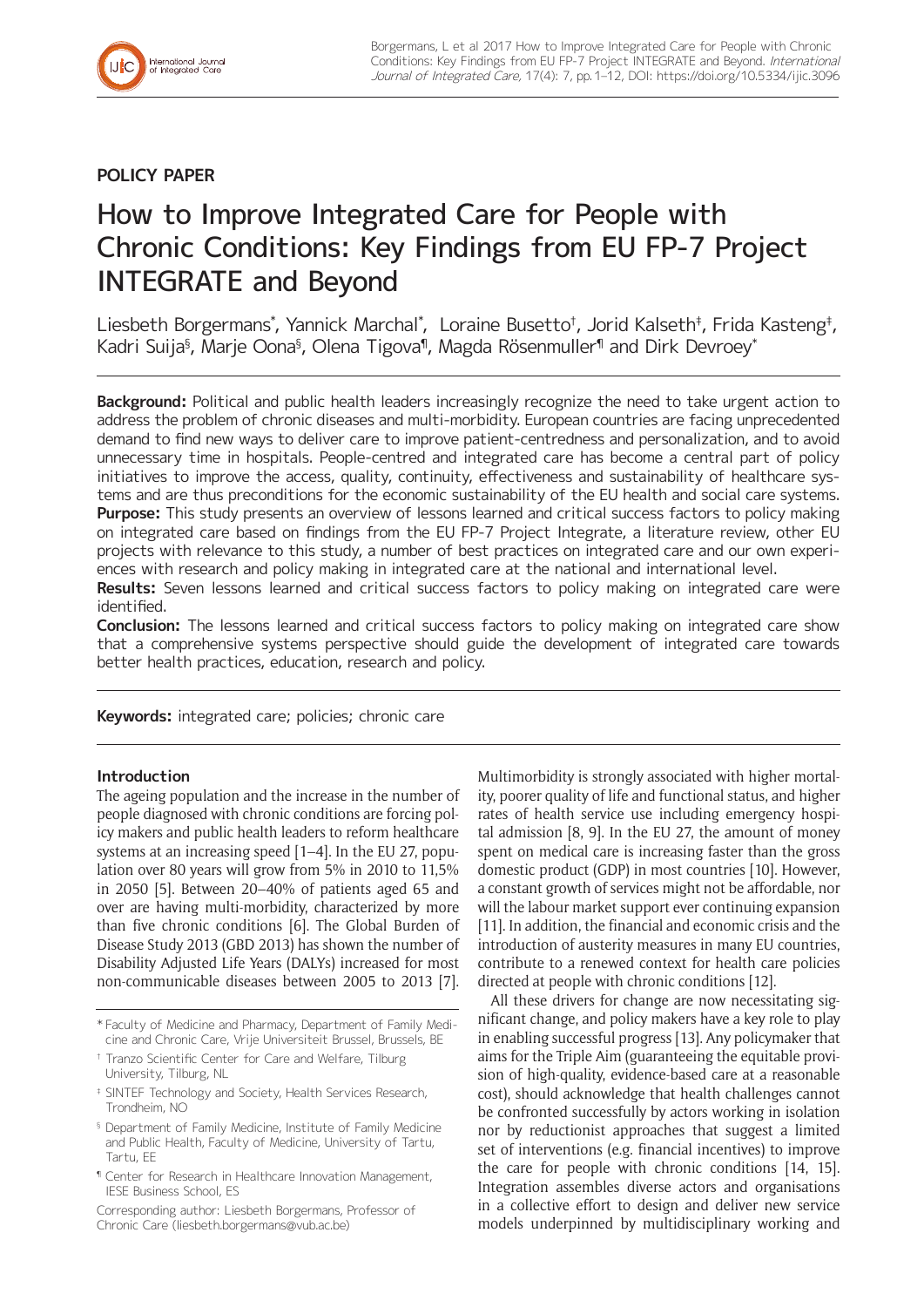generic practice [16]. Integrated management of noncommunicable diseases makes sense for at least three important reasons [17, 18]. First, since most people have more than one risk factor and/or chronic condition/illness (e.g. hypertension and obesity) [19], it makes sense to treat their conditions within an integrated framework of care. Second, most chronic diseases place similar demands on health workers and health systems, and comparable ways of organizing care and managing these conditions are similarly effective regardless aetiology [19]. Third, most chronic diseases have common primary and secondary risk factors. In addition to integrated management of chronic diseases, general integration of this type of care within health services is essential. Chronic disease should not be considered in isolation but rather as one part of the health status of the individual. Health in this context means 'the ability to adapt and to self-manage in the face of social, physical, and emotional challenges' [20].

The defining questions for the future are not whether integrative or collaborative practices have the intended effect. Rather, the central question is how we can change health care systems to achieve the best outcomes. In doing so we should use evidence-based truths to build a framework for changing the national and international policy narratives about integrated care. In the new paradigm, the patient, not the health professionals would be at the centre of the universe. That shift will have enormous system-wide consequences, since the interests supporting the status quo are formidable, and the complexity of the change process substantial [21]. Leading in complexity requires leaders to accept the complexity, create an adaptive space in which innovation and creativity can flourish and then integrate the best practices that emerge into the formal organizational structure [22].

With this study, we put forward the lessons learned and critical success factors to policy making on integrated care, as identified from the EU FP-7 Project INTEGRATE (www.projectintegrate.eu) and a number of other sources. Project Integrate aimed to gain insights into the leadership, management and delivery of integrated care to support European care systems to respond to the challenges of ageing populations and the rise of people living with long-term conditions. The project was conducted over a four-year period (2012–2016) and included partners from nine European countries.

This paper is the first in a series of papers on how to improve integrated care for people with chronic conditions.

## **Methods**

Lessons learned and critical success factors to policy making on integrated care were identified through consultation of five different sources (**Table 1**). The first source were findings and recommendations from the different work packages of the EU Project INTEGRATE. A second source was a literature review on integrated care policies for people with chronic conditions (available upon request). Four additional sources used were a) existing frameworks on chronic and people-centred/integrated care, b) key findings from other EU Projects targeting chronic illnesses/integrated care and c) a selected set of 'best practices' on integrated care from different countries and d) our own experiences with research and policy making in integrated care at the national and international level [23–28, 29, 30].

#### **Results**

#### **The lessons learned**

Seven major lessons have been identified that can be summarized as: 1) 'it is about compassionate and competent care', 2) 'it is about disruptive innovation', 3) 'it is about competencies', 4) 'it is about the broader picture of wellbeing', 5) 'it is about effective implementation strategies' 6) 'it is about context', 7) 'it is about outcomes'.

Lesson 1: "It is about compassionate and competent care" Many of the current chronic illness care strategies have emanated from the Wagner Chronic Care model (CCM) [43] and the Innovative Care for Chronic Conditions (ICCC) Framework [44]. Different interpretations of the CCM and ICCC have led to the proliferation of disparate integrated care programmes/interventions within the chronic illness spectrum as a whole [27, 28, 45–50]. The increasing complexity attributed to the concept of integrated care, from a theoretical, operational and implementation perspective has resulted in growing confusion over its meaning and outcomes. The constructs commonly described in scoping literature include patient-centered care, care coordination, continuity of care, chronic disease management, integrated healthcare delivery, amongst others [17, 18, 25, 29, 34, 41, 51–62]. Findings from Project Integrate have shown there is an increasing need to speak with one voice when talking about integrated care. The different case studies as they were developed in the context of Project Integrate essentially reflect many of the components of what is considered 'compassionate and competent care'. The latter type of care is essentially integrated, peoplecentered and values a bio-psycho-social approach to care emphasizing the importance of equity, and high-quality interventions across the life course and the entire health continuum and aims at better care experiences, health outcomes, and with a more efficient use of resources.

What is essential to compassionate and competent care is that it focuses on those aspects of care that are directly and intrinsically important to people, rather than the inputs and outputs that might be used to deliver those outcomes. The question to patients: 'What matters the most to you' should drive how 'compassionate and competent care' is operationalized. It thus focuses on outcomes that are both objective and intrinsically subjective, recognizing that objective evidence about people's life circumstances can be usefully complemented by information about how people experience their lives. It also considers the distribution of chronic care outcomes across the population as an important feature to reflect in measurement, including disparities associated with age, gender, education and income [20]. This notion of 'population health' is essential to compassionate and competent care. It is defined as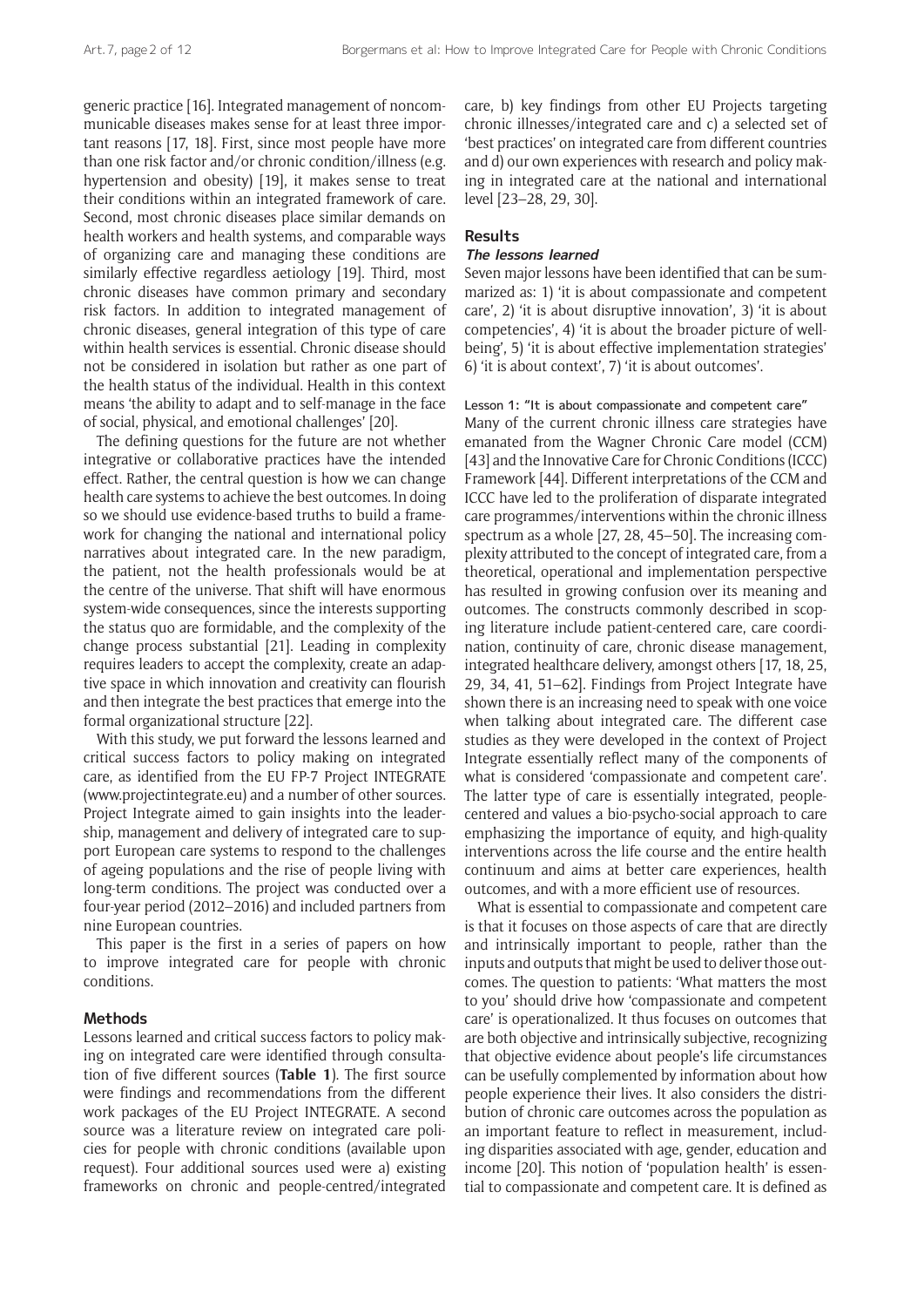| <b>Table 1:</b> Overview of sources to the identification of policies on integrated care. |  |
|-------------------------------------------------------------------------------------------|--|
|-------------------------------------------------------------------------------------------|--|

| <b>Sources</b>                                                                           | Content                                                                                                                                                                                                                                                                                                                                                                                                                                                                                                                                                                                                                                                                                                                                                                                                                                                                                                                                                                                                                                                                                                                                                                                                                                                                                                                                                                                                                                                                                                                                                                                                                                                                                                                  |
|------------------------------------------------------------------------------------------|--------------------------------------------------------------------------------------------------------------------------------------------------------------------------------------------------------------------------------------------------------------------------------------------------------------------------------------------------------------------------------------------------------------------------------------------------------------------------------------------------------------------------------------------------------------------------------------------------------------------------------------------------------------------------------------------------------------------------------------------------------------------------------------------------------------------------------------------------------------------------------------------------------------------------------------------------------------------------------------------------------------------------------------------------------------------------------------------------------------------------------------------------------------------------------------------------------------------------------------------------------------------------------------------------------------------------------------------------------------------------------------------------------------------------------------------------------------------------------------------------------------------------------------------------------------------------------------------------------------------------------------------------------------------------------------------------------------------------|
| 1. Project INTEGRATE Work Packages                                                       | Work Package 2: Case study COPD<br>Work Package 3: Case study diabetes<br>Work Package 4: Case study geriatric conditions<br>Work Package 5: Case study mental conditions<br>Work Package 6: Care Process Design<br>Work Package 7: HR management/skill mix<br>Work Package 8: financial flows & barriers<br>Work Package 9: patient involvement<br>Work Package 10: IT -management<br>Work Package 11: International Check<br>Work Package 12: Practical Managerial Lessons                                                                                                                                                                                                                                                                                                                                                                                                                                                                                                                                                                                                                                                                                                                                                                                                                                                                                                                                                                                                                                                                                                                                                                                                                                             |
| 2. Literature review on policies for people<br>with chronic conditions                   | A full overview of the research methodology and findings is available upon<br>request                                                                                                                                                                                                                                                                                                                                                                                                                                                                                                                                                                                                                                                                                                                                                                                                                                                                                                                                                                                                                                                                                                                                                                                                                                                                                                                                                                                                                                                                                                                                                                                                                                    |
| 3. Existing Frameworks on chronic and<br>integrated care                                 | - Chronic Care Model [31]<br>- The Innovative Care for Chronic Conditions (ICCC) Framework [32]<br>- The WHO European Framework for Action on Integrated Health Services<br>Delivery [33]<br>- The WHO Global Strategy on People-centred and Integrated Health Services<br>$[23]$<br>- The Rainbow Model of Integrated Care (RMIC) [34]                                                                                                                                                                                                                                                                                                                                                                                                                                                                                                                                                                                                                                                                                                                                                                                                                                                                                                                                                                                                                                                                                                                                                                                                                                                                                                                                                                                  |
| 4. EU Projects/initiatives targeting ageing/<br>chronic illnesses and/or integrated care | - The European Innovation Partnership on Active and Healthy Ageing<br>- The Age Platform<br>- FUTURAGE (to create a roadmap for future research into the issues of ageing<br>within society<br>- <b>BRAID</b> (Bridging Research in Ageing and ICT Development<br>- The Joint Action on Chronic Diseases (JA-CHRODIS) that addresses chronic<br>diseases and promoting healthy ageing across the life cycle<br>- 'Empowering Patients in the management of chronic diseases' (EMPATHIE)<br>project, which aims to achieve a common understanding of the concept of<br>patient empowerment and identify good practices, success factors and barriers<br>- The EU-WISE project 'Self-care for Long-Term Conditions in Europe' under<br>the 7th Framework Programme of the European Commission which aimed<br>to understand the role and influences of resources external to health services<br>which have an impact on people's capacities to manage long-term conditions<br>- Sustainable tailored integrated care for older people in Europe (SUSTAIN)<br>- OPtimising thERapy to prevent Avoidable hospital admissions in the Multimor-<br>bid elderly (OPERAM) under the H2020 programme of the European Commis-<br>sion<br>- The Active Ageing with Type 2 Diabetes as Model for the Development and<br>Implementation of Innovative Chronic Care Management in Europe<br>("MANAGE-CARE") analyses Chronic Care Programs paying special attention<br>to components which are effective, problematic and missing<br>- The Promoting personalized and patient-centred healthcare (PERSPeCtive)<br>project focuses on the development of patient-oriented primary care for<br>chronic diseases in the ageing population. |
| 5. Best practices on patient-centered and<br>integrated care                             | - Compendium of initiatives in the WHO European Region (Lessons from trans-<br>forming health services delivery), 2016. [35]<br>- Synthesis of case studies on patient-centered and integrated care from OECD<br>health systems, 2015. [12]<br>- European Innovation Partnership on Active and Healthy Ageing (2012). Rep-<br>licating and tutoring integrated care for chronic diseases, including remote<br>monitoring at regional levels. Brussels: B3 Action Group. [36]<br>- RAND Europe (2012). National evaluation of the department of health's inte-<br>grated care pilots. Cambridge: RAND Corporation. [37]<br>- Accountable Care Organizations (ACOs) (US) [38, 39]<br>- Health Maintenance Organizations (HMOs) (US): Kaiser Permanente, Marshfield<br>Clinic, Carle Clinic, Geisinger Health System [40]<br>- Managed Clinical Networks and chains of care (Scotland, Sweden) [41]<br>- Disease Management Programmes (The Netherlands, United Kingdom) [42]                                                                                                                                                                                                                                                                                                                                                                                                                                                                                                                                                                                                                                                                                                                                               |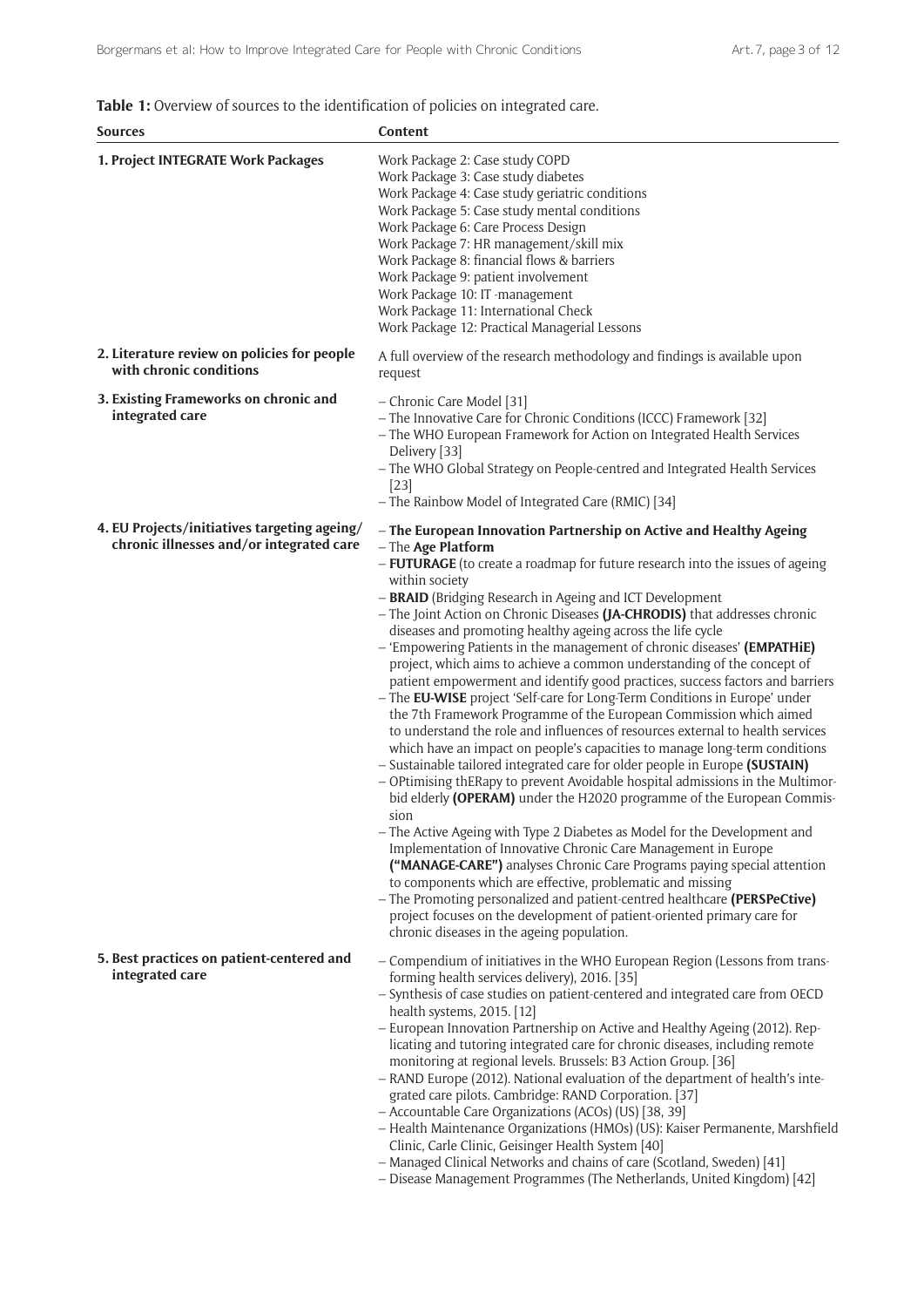'the health outcomes of a group of individuals' including the distribution of such outcomes within the group [63]. There are three competing models for producing health and improving health in a population [64] including the medical, the public health and the social determinants of health model. All three models must be pursued in balance.

#### Lesson 2: "It is about disruptive innovation"

Project Integrate has shown that policy makers need to consider 'disruptive innovation' when designing policies that target improvements in care for people with chronic conditions. This type of innovation does not exclude the use of a stepwise approach to change. There are two basic approaches to developing such health policies. The first, which is cautious and careful (a small idea and a small intervention or even a big idea and a small intervention), is more likely to be tested and implemented because institutions and professionals will not be threatened by the magnitude of the change. But this approach runs the risk of discrediting the concept that is being tested because what is being implemented is too limited, circumscribed, or piecemeal [64]. Making marginal change runs the risk of wasting time, and the crisis facing European health care systems requires more than marginal change. The second approach is disruptive and daring (big idea and big intervention) [64]. Disruptive Innovation is a type of innovation that creates new networks and players and tends to displace existing structures and actors, and is as such a real paradigm shift. Achieving value and controlling costs will require disruption regarding how care is delivered and how we reward people for producing services.

Project Integrate has shown that policy makers need to opt for comprehensive disruptive change, not innovation at the margins. Disruptive innovation does not counteract the use of a stepwise approach. But the magnitude of the change required is so great that it is not enough to address health policies in a sequential manner, nor is it sufficient to (only) apply top-down strategies at the organisational level (e.g. funding, governance, accountability) [65]. There is however no "one-size-fits-all" solution for monitoring, managing and stimulating the adoption of disruptive innovations [66]. The areas of main focus for disruptive innovations in health care are new models and interventiions of person-centred community-based health delivery that allow a decentralisation from traditional health care venues, such as hospitals, to integrated care models (e.g. mobile multidisciplinary teams providing mental health at home). Other areas of disruptive innovation are new technologies that allow early diagnostics and personalised medicine, promotion, community-based therapy and care and the empowerment of patients/citizens, as well as potential curative technologies (e.g. regenerative medicine, immunotherapy for cancer). A last set of examples of disruptive innovations are person-oriented approaches for the treatment of patients with multiple chronic diseases, situations of frailty and/or of loss of functionalities in a multi-cultural context, education of the health workforce and transfer of skills and tasks from highly trained, high cost personnel to personnel that have less specialised

trained and are more affordable (e.g. from generalists to nurses, and ultimately to patients themselves) It is important to note that large-scale disruptive innovation might be frightening, and needs clear and convincing risk identification and control. Some people (including patients and carers with new responsibilities) might perceive loss of function, control, income and status and will probably oppose the innovation. There is a need to address these challenges openly by policy makers to make the 'multistakeholder simultaneous parachute jump work', as demonstrated by the Project Integrate case studies on mental health, geriatric care, diabetes and COPD.

The implementation of a disruptive innovation requires the creation of new organisational models and management plans, the presence of favourable framework conditions, and the development of new models of commissioning and financing (incentives for its adoption and diffusion) [66]. Adoption and diffusion of any disruptive innovation should always be based on evidence deriving from a specific in-depth evaluation that takes into consideration elements such as the potential costs and benefits of the disruptive innovation, the potential costs and benefits of transformation, the reversibility of choices, the type of barriers to be overcome, and the aspects of uncertainty [66].

#### Lesson 3: "It is about competencies"

Project Integrate has shown the successful development of integrated care requires new types of competencies. The process of matching health workforce competencies to patient needs involves more than just securing a health workforce that has the theoretical knowledge and skills to work more efficiently and effectively [67, 68]. Competency clusters for integrated health services include governance, patient advocacy, effective communication, team work, people-centered care, quality assurance and the willingness for continuous learning [68]. The need to prepare the health workforce for this paradigm shift is urgent [67]. Especially the health professionals of the future will need to partner with the patient in facilitating care and maintaining health. When health professionals partner with patients and families, patients make more informed choices about their care, use medications more safely, practice more effective self-management, contribute to infection-control initiatives, and help reduce medical errors—all translating into measurable improvements in the quality and safety of care [69]. Patients and their families can also be expected to master competencies for integrated care. In particular, patient's competencies include making informed decisions, playing an active role in defining their care plan, complying with agreed upon treatments and, overall, taking responsibility for their own health and wellbeing [68]. Self-care is defined as: *"What individuals*, *families and communities do with the intention to promote*, *maintain*, *or restore health and to cope with illness and disability with or without the support of health professionals such as pharmacists*, *doctors*, *dentists and nurses".* It includes but is not limited to self-prevention, self-diagnosis, self-medication and self-management of illness and disability" [70]. This assumes mental competence, health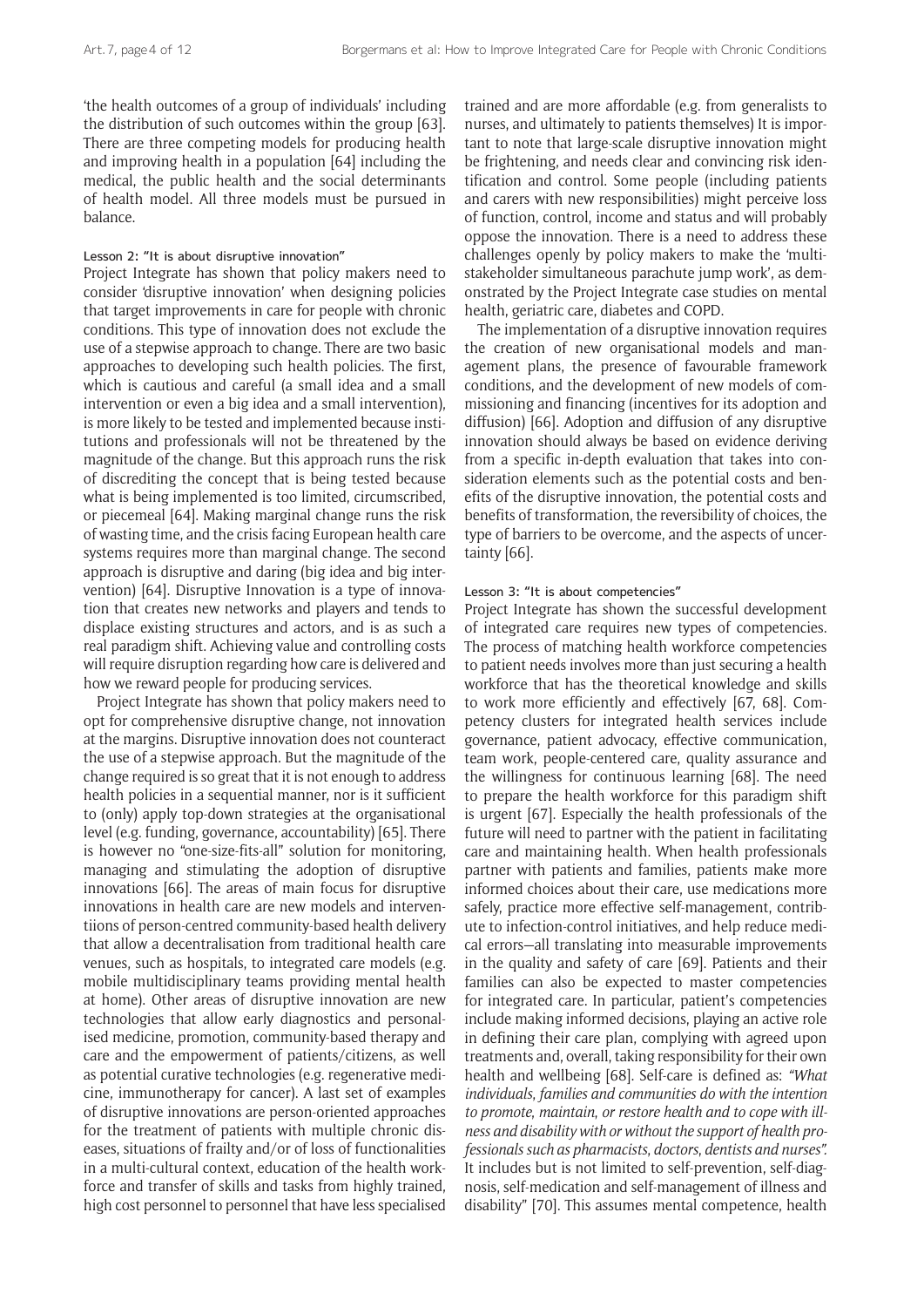literacy and supported decision-making – factors that are still grossly under-addressed in Europe. Also, leadership competencies are required to bring about the fundamental changes we need [71, 72]. Leadership takes many forms and varies importantly according to task and context [73]. Leadership is defined as '*the perception or acceptance by members of a group of their superior's ability to inspire*, *influence and motivate them to meet their goals and contribute to the achievement of shared objectives*' [74]. Traditional hierarchical 'concentrated' leadership is associated with particular positions, while distributed leadership involves those with particular skills and abilities across multiple levels [75]. Strategic level stakeholders see the most effective form of leadership for integrated care as one that blends distributed and concentrated leadership [71, 76]. Components of effective leadership are: building transformational relationships, defining collaboratively oriented values, supporting the development of shared meanings about change, instilling a culture of collective inquiry and mutual accountability, role-model management practices, effective communication and flexibility, engagement with patients and families, care coordination support, and staff development, amongst others.

#### Lesson 4: "It is about broader picture of well-being"

Project Integrate has shown that in order to meaningfully improve the care for people with chronic conditions it is paramount to take into account the broader determinants and thus the 'big picture' of well-being. Whilst health services themselves are important for health, they are not the only relevant services - essential to good health is good nutrition, domestic and personal hygiene, access to technical aids, safe housing, and socialisation [11]. Sustainable and equitable improvements in health and well-being in people with chronic conditions consequently are the product of effective policy across all parts of government and collaborative efforts across all parts of society [77]. While there is no single recipe for well-being, there is an increasing consensus around a common list of useful ingredients. The OECD Framework for measuring individual well-being [78] includes eleven different dimensions that are important for well-being today grouped under the two broad headings: *material conditions* (income and wealth, jobs and earnings, housing), and *quality of life* (health status, work-life balance, education and skills, social connections, civic engagement and governance, environmental quality, personal security and subjective well-being). Well-being is thus experienced at the subjective, individual level and it can also be described objectively through several indicators at the population level. Engaging with the full complexity of subjective well-being demands a multidisciplinary, integrated health approach, ie. an eco-bio-psychosocial approach to care.

#### Lesson 5: "It is about effective implementation strategies"

Project Integrate has shown that seemingly good ideas to promote integrated care do not always result in changes in practice. The use of centralised top-down strategies including e.g. contractual arrangements and regulatory frameworks often fail to demonstrate improved outcomes [79]. Integrated structures are not enough in themselves to secure integrated service delivery, nor does the form of integration necessarily affect the effectiveness of the service [71]. Integrated structures without enabling implementation strategies may therefore not translate into performance improvement [80]. For this reason, it is important to understand how new ways of working are introduced, sustained and become established in day-today practice [81]. The question of sustainability is crucial if the gains in patient care that derive from innovations are to be maintained, rather than lost to an 'improvementevaporation effect' [82]. Implementation strategies in this sense act as the barriers or facilitators to any integrated care programme. Examples of evidence-based implementation strategies are: a shared mission and vision (shared ambition), shared values, sense of urgency, instrumental and transformative partnerships, an understanding of different roles and responsibilities within a team, training to reflect changing roles and responsibilities, communication, attitudes, organizational culture, IT-systems, the use of quality-management systems linking plan-dostudy-act cycles at different levels, funding arrangements, governance arrangements among partners, learning organisations, training and career progression, change management, the use of quality norms based on realised successes, performance agreements with multiple stakeholders, organisational support, monitoring, and quarterly accountability reports [83, 84]. Effective integration strategies are often linked to social relationships in which people interactively assign, re-interpret and re-negotiate their identities, values and working methods [41, 54].

# Lesson 6: "It is about context"

Experiences from Project Integrate have shown that any viable health policy needs to be compatible with the nation's value system as it applies at the local, regional and national level. In this context, discussion on the respective roles of national policy makers and local units of government is essential. Within countries there are differing socioeconomic, cultural, geographical, political and health system realities that provide the context that must inform the way integrated care is adopted [85]. Integrated care is in this sense a complex, interdisciplinary, nonlinear and dynamic change process [86]. Integrated care programmes are developed in very different contexts with unique characteristics and dynamics and it is especially the local context that matters the most [14, 87]. The notion of 'complex adaptive systems' applies to integrated care as such systems have the tendency to learn, adapt and self-organise in response to continuous feedback from changing patterns of relationships and interactions among all stakeholders and the environment in which they operate [88].

#### Lesson 7: "It is about outcomes"

Findings from Project Integrate have shown that many countries struggle with what to measure related to the execution of patient-centered and integrated care. A number of countries have developed a set of quality indicators that accompany the introduction of integrated health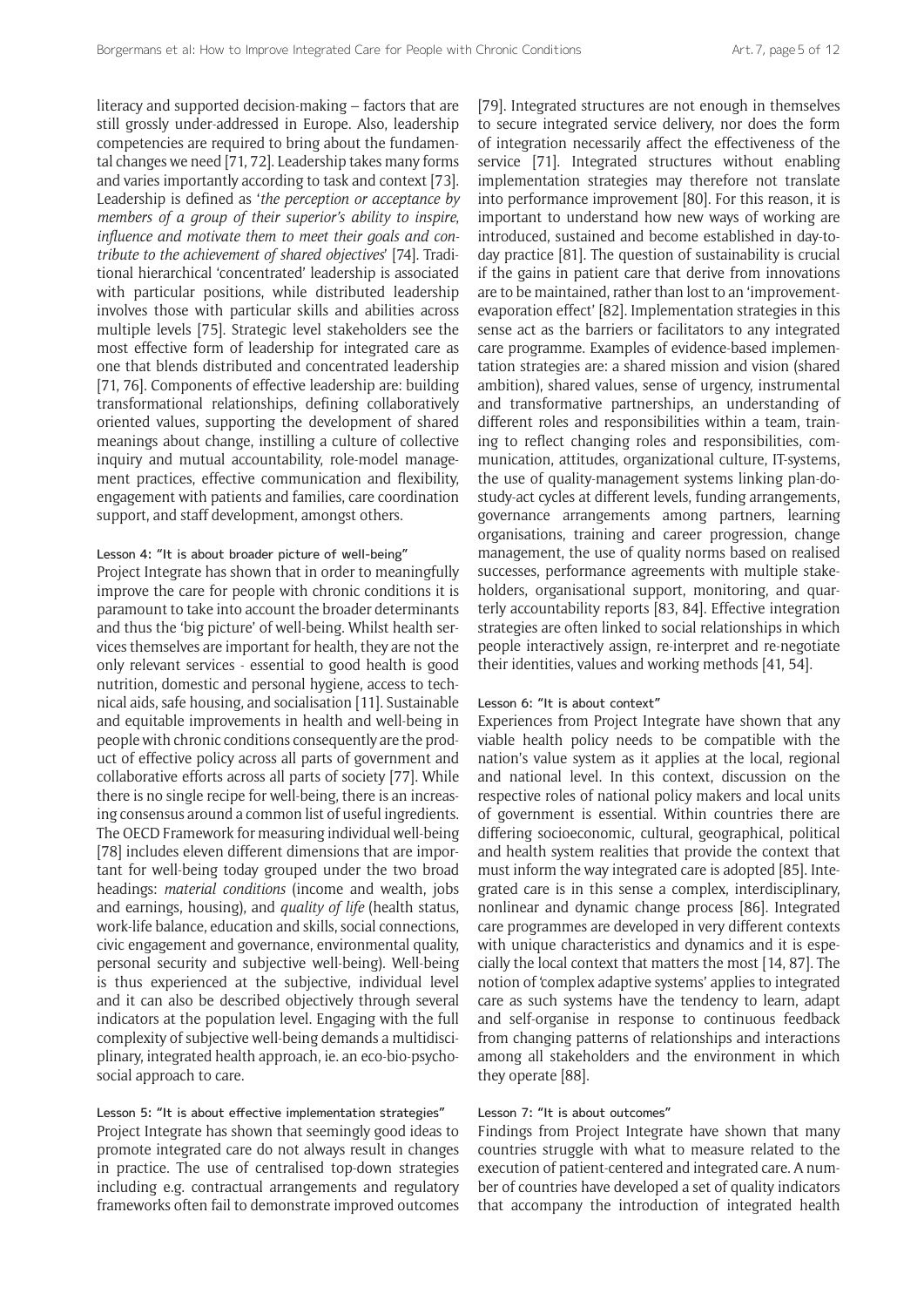services. A well-known example comes from the UK where a range of generic indicators for measuring the quality of integrated care has been developed (i.e. 35 indicators across six key domains of quality) [89]. Especially 'Triple Aim' indicators play an important role in policy formulation and comparison of the effectiveness of patient-centred and integrated care interventions [90, 91]. Project Integrate has shown that even though measuring the impact (outcomes) of integrated care interventions is important, systematic collection of evidence is nowadays not in place in this field [92–97]. Instead, integrated care measurement largely focuses on measuring individual aspects of integrated care [96]. Current measures are more aspirational than an integral yardstick of society. There is a need for comprehensive instruments to measure integrated care that reflect the comprehensive nature of the concept of integrated care at the structure, process and outcome level of care.

#### **Key success factors**

Seven key success factors to policy making on integrated care were identified, including political leadership, the use of a unifying framework, stepwise approach and a clear scaling strategy, the need to establish inter-sectoral action, instrumental and transformative partnerships, and the development of an evidence-based narrative on integrated care.

# Key success factor 1: Demonstrate political and clinical leadership

The Minister of Health, regional and local health administrators and health professionals have a role as both an advocate for patients, the interests of health facilities and health workers and as the agency responsible for ensuring that government health system objectives are met [98]. Political leadership is characterized by multiple features [99–101], and stewardship is intended as the capacity of the Ministry of Health to initiate and lead the necessary interventions and to overcome "system inertia" [102]. Numerous policy papers and academic contributions across a range of countries also emphasize the importance of clinical leadership in chronic care reform [103]. Clinical (physician) leadership may play a role in stimulating quality improvement and new innovations in service design, with positive consequences for patient safety and satisfaction. The system's problems should not be addressed only by politicians, who are virtually powerless to effect meaningful change in health care until physicians fix the way care is delivered [64]. Physicians must become a constructive voice in deciding how costs attributed to integrated and chronic care can more appropriately reflect society's values and needs. Planning for that eventuality should begin now, but cannot be led by a single specialty organization, cannot aggravate the town/gown split in medicine, cannot conclude by protecting the salaries of physicians relative to the salaries of other health care professionals, and cannot be performed in a way that violates the Hippocratic oath [64].

Important tools for creating transformative partnerships are Community Health Applied Research Networks, Chronic Illness Research Centers, and Health Boards, amongst others.

#### Key success factor 2: Use a unifying framework

It is essential for policy makers to make use of a unifying framework for integrated care to ensure that actions at all levels and by all sectors are mutually supportive. Several organisational models for integrated care have been proposed and implemented internationally. Perhaps the best known and most influential is the Chronic Care Model that has been adopted or adapted by many countries. Recent important frameworks include the WHO Framework for Action towards Coordinated/Integrated Health Services Delivery (CIHSD) [33] and the WHO global strategy on people-centered and integrated health services [104].

# Key success factor 3: Use a stepwise approach

Although health policies vary greatly in cost it will inevitably be easier for wealthy countries than poor ones to introduce many policies, especially those based on service provision. But some variations reflect differences in available resources, while others reflect differences in willingness to take action, as illustrated by the fact that neighbouring countries in similar economic conditions sometimes have very different outcomes. The European experience suggests that, in general, chronic care policies tend to follow national income, but in some cases, governments seem to be in the lead, doing more than might be expected, while in others they lag behind, doing less. Overall, it seems important to make use of a stepwise approach, particularly in countries that do not have sufficient resources to carry out all recommended actions.

## Key success factor 4: Use a clear scaling strategy

There are different ways of thinking about scaling up integrated care model and programmes [105]. One approach is to simply enlarge the models to cover a wider catchment area or population. However, this would mean increasing the number of partners to ensure adequate service delivery for a larger population [106], which can be challenging. Another way of thinking about scaling up is to copy the successful model and implement elsewhere and so sustain local identity. While this appears feasible in some settings, it raises questions of implementability in areas with a different socio- economic and demographic context and different providers [107].

Key success factor 5: Establish inter-sectoral action (HiAP) It is important for policy makers to develop multi-sectoral policies and partnerships for the development of integrated care targeting chronic disease prevention and control [19]. Health in All Policies (HiAP) promises to improve population health by harnessing the energies and activities of various sectors [108]. Non-health areas of public policy such as fiscal policy, social protection, education, transport and regional development (among others) can have an important effect on access to health services [66]. and are essential to any effective strategy in response to non-communicable diseases [108].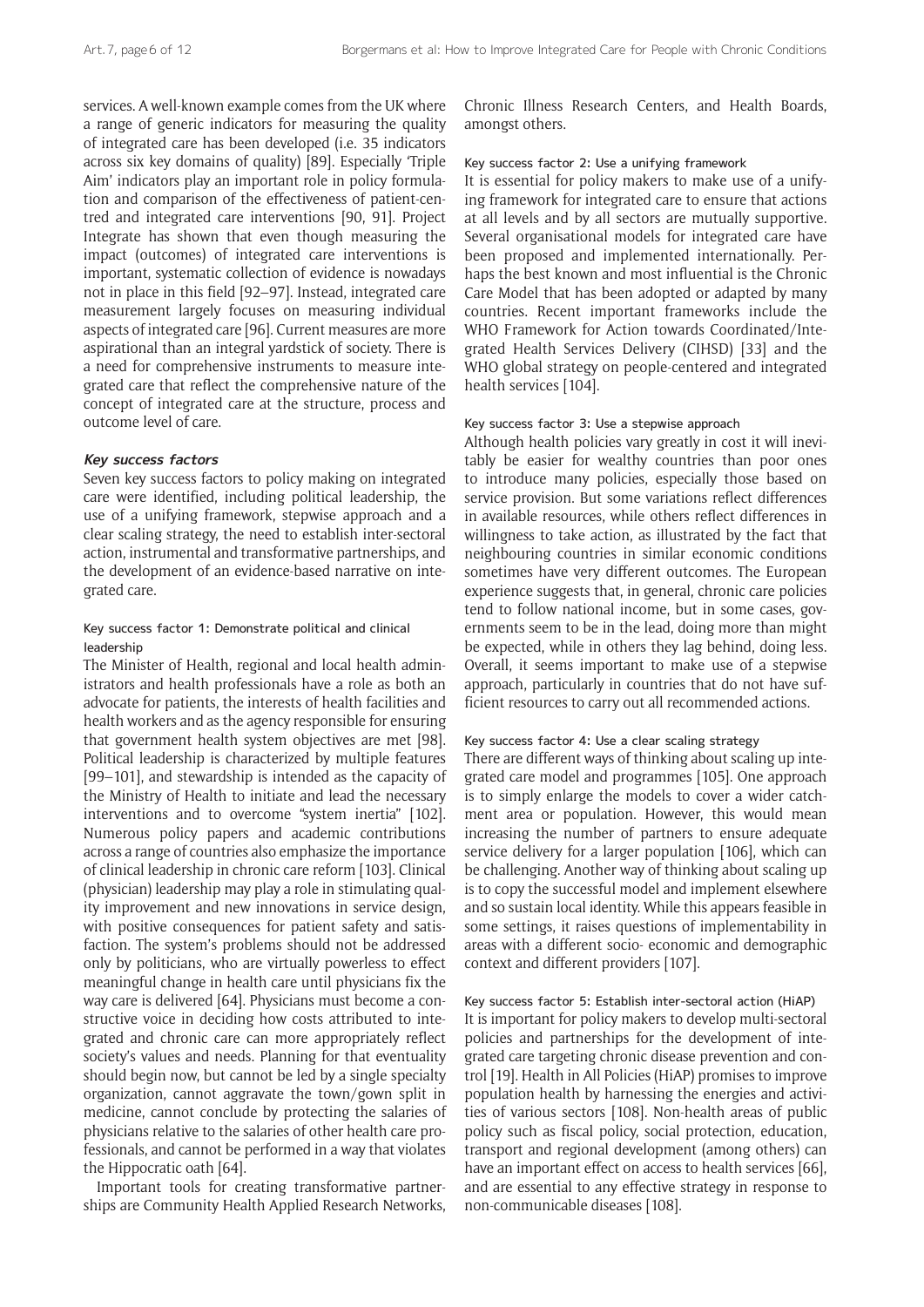# Key success factor 6: Create instrumental and transformative partnerships

It is important for policy makers to create instrumental and transformative partnerships with patients and their families, civil society, professional caregivers, the private sector, universities and international organizations.

Especially the involvement of patients and Civil Society Organisations in policy making on integrated care is essential [109]. This will allow to eliciting patients' views, not only on 'what works' for patients but also on the need for intervention and on factors influencing the implementation of particular health technologies, their appropriateness and acceptability [110]. Policy makers often fail to involve the very people who use healthcare services: patients, their families and community members [111]. Recent European health strategies and programmes declare service user involvement to be essential in the development and evaluation of policy and services [112]. It is agreed that feedback from patients and their families should be more rigorous and used to inform practice, not merely collated for research.

# Key success factor 7: Develop an evidence-based model for chronic care evaluation

In order to develop an evidence-based model for chronic care evaluation it is important for policy makers to strengthen country capacity for surveillance and research on chronic diseases, their risk factors, and their determinants and to utilize the results of this research to support evidence-based policy and programme development [113]. National governments need to be ambitious in measuring progress towards delivery of integrated care that will address the prevention and management of chronic illnesses [114]. Most international policy frameworks have come forward with indicators that directly and indirectly allow measuring progress against pre-defined targets for chronic diseases and/or integrated care [23]. In this context, it is important to note that future research on integrated care for chronic diseases will increasingly rely on better electronic communication to coordinate care (based on shared client and professional views), and 'in vivo' quality measures. The integration of large datasets will become increasingly important, which range from electronic health records, over population and patient cohorts and registries and data on lifestyle, socioeconomic status, and so forth. Efficient use of 'big data' requires interoperability and stardardisation of different datasets, and requires public acceptance based on assurance of the protection of the privacy of individuals. In this context, partnerships between higher education institutions and local health services are needed to increase capacity and capability to produce and implement research through sustained interactions between academics and health services [115, 116].

# **Conclusion**

Based on the findings from Project Integrate and other sources we argue that a comprehensive systems perspective should guide the development of integrated care towards better health practices, education, research and policy. Both the seven lessons learned and critical success factors discussed are considered essential to the development of this comprehensive systems perspective and effective implementation in a EU context and beyond. We consider our findings equally important to health care systems that apply a Bismarck or Beveridge model or a national health insurance model.

#### **Acknowledgement**

The research to inform this article was realized through Project INTEGRATE [\(www.projectintegrate.eu\)](www.projectintegrate.eu). The project received funding from the European Commission's seventh Framework Programme for research, technical development and demonstration under grant agreement number 305821.

# **Reviewers**

Professor Henk Nies, PhD., Member of the Executive Board, Vilans, Utrecht and

Professor of Organisation and Policy in Long-term Care, Vrije University, Amsterdam, Netherlands.

Mario del Rio Camara, Senior researcher, BIOEF, Basque Country (Spain).

# **Competing Interests**

The authors have no competing interests to declare.

# **References**

- 1. **Plochg, T, Klazinga, NS** and **Starfield, B.** Transforming medical professionalism to fit changing health needs. *BMC medicine*, 2009; 7: 64. Epub 2009/10/28. DOI: <https://doi.org/10.1186/1741-7015-7-64>
- 2. **Coulter, ARS** and **Dixon, A.** Delivering better services for people with long-term conditions. *Building the house of care*, 2013; London: The King's Fund.
- 3. **Barnett, K, Mercer, SW, Norbury, M, Watt, G, Wyke, S** and **Guthrie, B.** Epidemiology of multimorbidity and implications for health care, research, and medical education: a cross-sectional study. *Lancet*, 2012; 380(9836): 37–43. Epub 2012/05/15. DOI: [https://doi.org/10.1016/S0140-6736\(12\)60240-2](https://doi.org/10.1016/S0140-6736(12)60240-2)
- 4. **Osborn, R, Moulds, D, Schneider, EC, Doty, MM, Squires, D** and **Sarnak, DO.** Primary Care Physicians In Ten Countries Report Challenges Caring For Patients With Complex Health Needs. *Health Aff (Millwood)*, 2015; 34(12): 2104–12. Epub 2015/12/09. DOI: [https://doi.org/10.1377/](https://doi.org/10.1377/hlthaff.2015.1018) [hlthaff.2015.1018](https://doi.org/10.1377/hlthaff.2015.1018)
- 5. **Divo, MJ, Martinez, CH** and **Mannino, DM.** Ageing and the epidemiology of multimorbidity. *The European respiratory journal*, 2014; 44(4): 1055–68. Epub 2014/08/22. DOI: [https://doi.](https://doi.org/10.1183/09031936.00059814) [org/10.1183/09031936.00059814](https://doi.org/10.1183/09031936.00059814)
- 6. **Ezeh, AC, Bongaarts, J** and **Mberu, B.** Global population trends and policy options. *Lancet*, 2012; 380(9837): 142–8. Epub 2012/07/13. DOI: [https://](https://doi.org/10.1016/S0140-6736(12)60696-5) [doi.org/10.1016/S0140-6736\(12\)60696-5](https://doi.org/10.1016/S0140-6736(12)60696-5)
- 7. **Murray, CJ, Barber, RM, Foreman, KJ, Abbasoglu Ozgoren, A, Abd-Allah, F, Abera, SF,** et al. Global,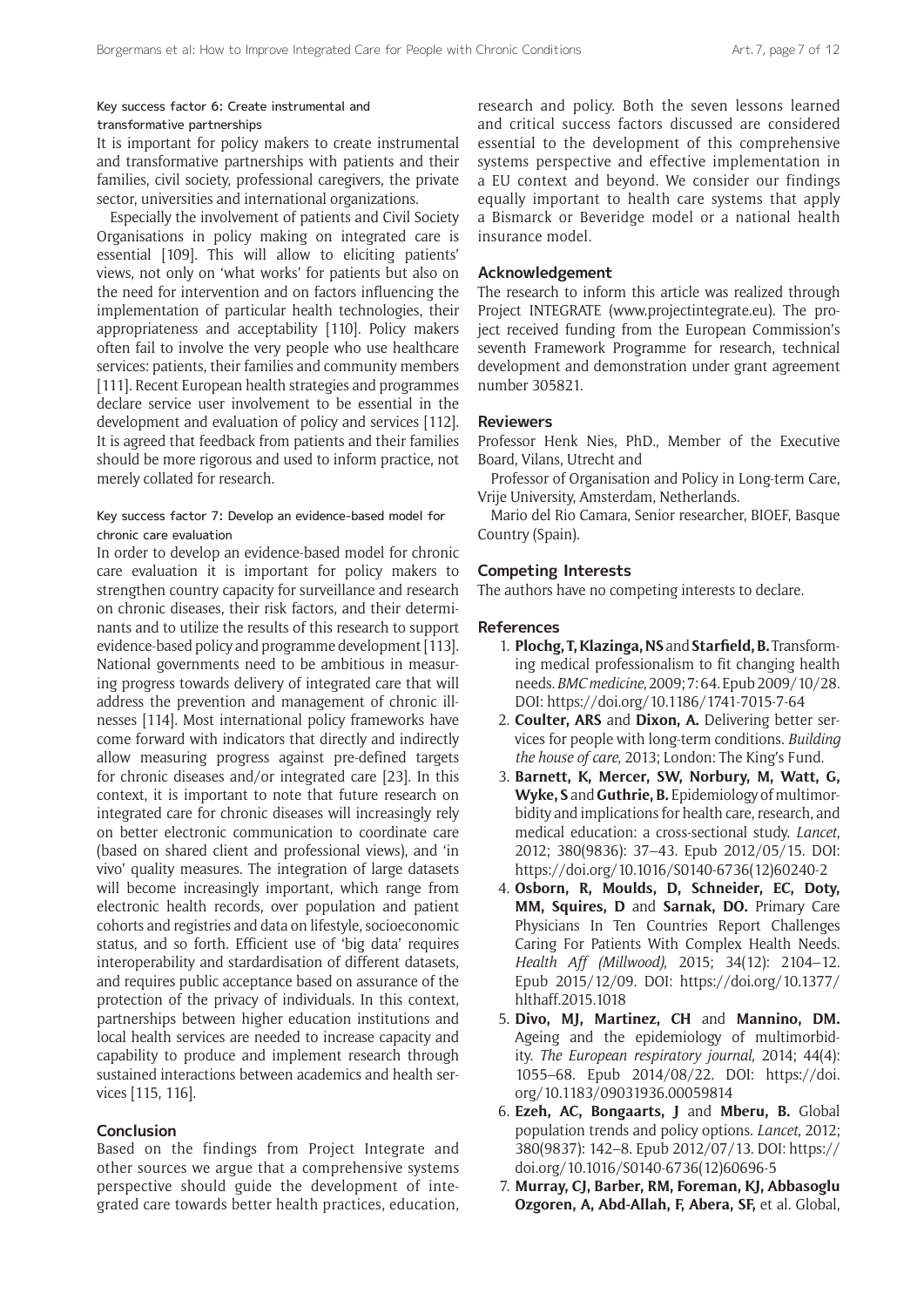regional, and national disability-adjusted life years (DALYs) for 306 diseases and injuries and healthy life expectancy (HALE) for 188 countries, 1990–2013: quantifying the epidemiological transition. *Lancet*, 2015; 386(10009): 2145–91. Epub 2015/09/01. DOI: [https://doi.org/10.1016/S0140-6736\(15\)61340-X](https://doi.org/10.1016/S0140-6736(15)61340-X)

- 8. **Crimmins, EM** and **Beltran-Sanchez, H.** Mortality and morbidity trends: is there compression of morbidity? *The journals of gerontology Series B, Psychological sciences and social sciences*, 2011; 66(1): 75–86. Epub 2010/12/08. DOI: [https://doi.](https://doi.org/10.1093/geronb/gbq088) [org/10.1093/geronb/gbq088](https://doi.org/10.1093/geronb/gbq088)
- 9. **Fortin, M, Lapointe, L, Hudon, C, Vanasse, A, Ntetu, AL** and **Maltais, D.** Multimorbidity and quality of life in primary care: a systematic review. *Health and quality of life outcomes*, 2004; 2: 51. Epub 2004/09/24. DOI: [https://doi.](https://doi.org/10.1186/1477-7525-2-51) [org/10.1186/1477-7525-2-51](https://doi.org/10.1186/1477-7525-2-51)
- 10. **World Health Organization.** Scaling up action against noncommunicable diseases: How much will it cost? Geneva: World Health Organization; 2011.
- 11. **Rigby, M, Kock, S, Keeling, D** and **Hill, P.** Developing a new understanding of enabling health and wellbeing in Europe. *Science Position Paper of the European Science Fondation*; 2016.
- 12. **OECD.** Delivering person-centred integrated care: Synthesis of case studies from OECD health systems, 2015; Paris, OECD.
- 13. **WHO Regional Office for Europe.** Priorities for health system strengthening in the WHO European Region 2015–202. *Walking the talk on people-centredness*, 2015; Copenhagen: WHO Regional Office for Europe.
- 14. **Berwick, DM, Nolan, TW** and **Whittington, J.** The triple aim: care, health, and cost. *Health Aff (Millwood)*, 2008; 27(3): 759–69. Epub 2008/05/14. DOI: <https://doi.org/10.1377/hlthaff.27.3.759>
- 15. **Crisp, N.** Patient power needs to be built on strong intellectual foundations: an essay by Nigel Crisp. *BMJ*, 2012; 345: e6177. Epub 2012/09/25. DOI: <https://doi.org/10.1136/bmj.e6177>
- 16. **Williams, PM.** Integration of health and social care: a case of learning and knowledge management. *Health & social care in the community*, 2012; 20(5): 550–60. Epub 2012/06/30. DOI: [https://doi.](https://doi.org/10.1111/j.1365-2524.2012.01076.x) [org/10.1111/j.1365-2524.2012.01076.x](https://doi.org/10.1111/j.1365-2524.2012.01076.x)
- 17. **Armitage, GD, Suter, E, Oelke, ND** and **Adair, CE.** Health systems integration: state of the evidence. *International journal of integrated care*, 2009; 9: e82. Epub 2009/07/11. DOI:<https://doi.org/10.5334/ijic.316>
- 18. **Suter, E, Oelke, ND, Adair, CE** and **Armitage, GD.** Ten key principles for successful health systems integration. *Healthc Q*, 2009; 13(Spec No):16–23. Epub 2010/01/13. DOI: [https://doi.org/10.12927/](https://doi.org/10.12927/hcq.2009.21092) [hcq.2009.21092](https://doi.org/10.12927/hcq.2009.21092)
- 19. **Pan American Health Organization.** Innovative Care for Chronic Conditions: Organizing and Delivering High Quality Care for Chronic Noncommunicable Diseases in the Americas. Washington DC: PAHA; 2013.
- 20. **Huber, M, Knottnerus, JA, Green, L, van der Horst, H, Jadad, AR, Kromhout, D,** et al. How should we define health? *BMJ*, 2011; 343: d4163. Epub 2011/07/28. DOI: [https://doi.org/10.1136/](https://doi.org/10.1136/bmj.d4163) [bmj.d4163](https://doi.org/10.1136/bmj.d4163)
- 21. **Berwick, DM.** The toxic politics of health care. *Jama*, 2013; 310(18): 1921–2. Epub 2013/11/14. DOI:<https://doi.org/10.1001/jama.2013.281965>
- 22. **Cohn, J.** Leading healthcare in complexity. *Nurs Leadersh (Tor Ont)*, 2014; 27(4): 52–64. Epub 2014/01/01. DOI: [https://doi.org/10.12927/](https://doi.org/10.12927/cjnl.2015.24139) [cjnl.2015.24139](https://doi.org/10.12927/cjnl.2015.24139)
- 23. **WHO global strategy on people-centred and integrated health services.** Geneva: World Health Organization 2015; [\(http://www.who.int/](http://www.who.int/servicedeliverysafety/areas/people-centred-care/en/) [servicedeliverysafety/areas/people-centred-care/](http://www.who.int/servicedeliverysafety/areas/people-centred-care/en/) [en/](http://www.who.int/servicedeliverysafety/areas/people-centred-care/en/).
- 24. **Borgermans, L.** Background paper on integrated health care delivery. Part 1. Commissioned by WHO Regional Office; 2012.
- 25. **Goodwin, N.** How do you build programmes of integrated care? The need to broaden our conceptual and empirical understanding. *International journal of integrated care*, 2013; 13: e040. Epub 2013/11/02. DOI:<https://doi.org/10.5334/ijic.1207>
- 26. **Goodwin, N.** Taking integrated care forward: the need for shared values. *International journal of integrated care*, 2013; 13: e026. Epub 2013/07/25. DOI: <https://doi.org/10.5334/ijic.1180>
- 27. **Goodwin, N.** Understanding integrated care: a complex process, a fundamental principle. *International journal of integrated care*, 2013; 13: e011. Epub 2013/05/21. DOI: [https://doi.org/10.5334/](https://doi.org/10.5334/ijic.1144) [ijic.1144](https://doi.org/10.5334/ijic.1144)
- 28. **Cash-Gibson, L** and **Rosenmoller, M.** Project INTE-GRATE – a common methodological approach to understand integrated health care in Europe. *International journal of integrated care*, 2014; 14: e035. Epub 2015/01/01. DOI: [https://doi.org/10.5334/](https://doi.org/10.5334/ijic.1980) [ijic.1980](https://doi.org/10.5334/ijic.1980)
- 29. **Goodwin, N.** How should integrated care address the challenge of people with complex health and social care needs? Emerging lessons from international case studies. *International journal of integrated care*, 2015; 15: e037. Epub 2015/11/04. DOI: <https://doi.org/10.5334/ijic.2254>
- 30. **Busetto, L, Luijkx, KG, Elissen, AM** and **Vrijhoef, HJ.** Context, mechanisms and outcomes of integrated care for diabetes mellitus type 2: a systematic review. *BMC health services research*, 2016; 16: 18. Epub 2016/01/17. DOI: [https://doi.org/10.1186/](https://doi.org/10.1186/s12913-015-1231-3) [s12913-015-1231-3](https://doi.org/10.1186/s12913-015-1231-3)
- 31. **Wagner, EH, Davis, C, Schaefer, J, Von Korff, M**  and **Austin, B.** A survey of leading chronic disease management programs: are they consistent with the literature? *Managed care quarterly*, 1999; 7(3): 56–66. Epub 2000/01/06.
- 32. **Epping-Jordan, JE, Pruitt, SD, Bengoa, R** and **Wagner, EH.** Improving the quality of health care for chronic conditions. *Quality & safety in health*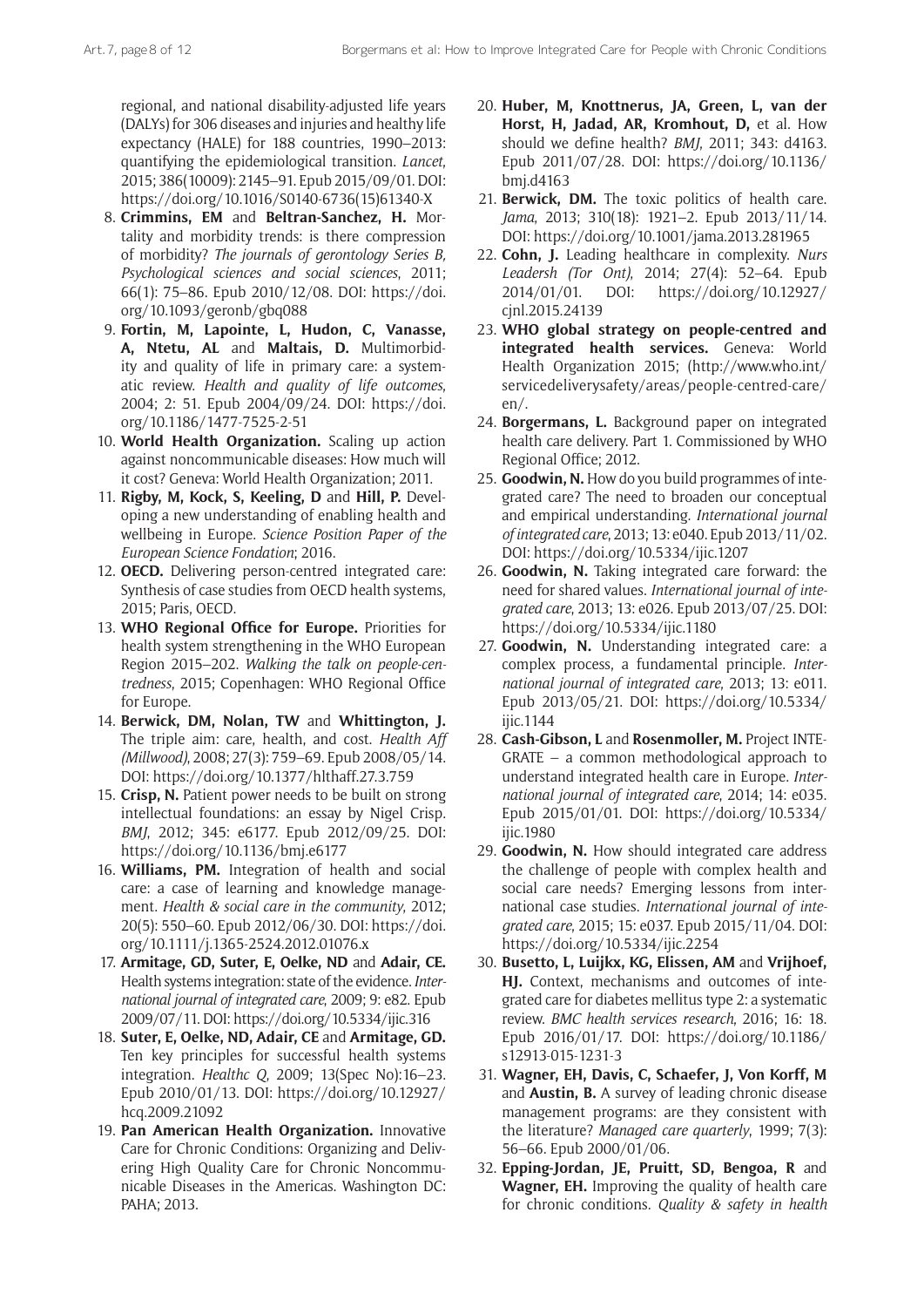*care*, 2004; 13(4): 299–305. Epub 2004/08/04. DOI:<https://doi.org/10.1136/qshc.2004.010744>

- 33. **World Health Organization Regional Office for Europe.** Framework for Action towards Coordinated/ Integrated Health Services Delivery (CIHSD); 2015.
- 34. **Valentijn, PP, Schepman, SM, Opheij, W** and **Bruijnzeels, MA.** Understanding integrated care: a comprehensive conceptual framework based on the integrative functions of primary care. *International journal of integrated care*, 2013; 13: e010. Epub 2013/05/21. DOI:<https://doi.org/10.5334/ijic.886>
- 35. **WHO Regional Office for Europe.** Lessons from transforming health services delivery: compendium of initiatives in the WHO European Region; 2016.
- 36. **European Innovation Partnership on Active and Healthy Ageing.** Replicating and tutoring integrated care for chronic diseases, including remote monitoring at regional levels. Brussels: B3 Action Group; 2012.
- 37. **RAND Europe.** National evaluation of the department of health's integrated care pilots. Cambridge: RAND Corporation; 2012.
- 38. **Goldsmith, J** and **Burns, LR.** Integrated delivery networks: is the whole less than sum of the parts? *Modern healthcare*, 2015; 45(10): 25. Epub 2015/05/20.
- 39. **Burns, LR** and **Pauly, MV.** Accountable care organizations may have difficulty avoiding the failures of integrated delivery networks of the 1990s. *Health Aff (Millwood)*, 2012; 31(11): 2407–16. Epub 2012/11/07. DOI: [https://doi.org/10.1377/](https://doi.org/10.1377/hlthaff.2011.0675) [hlthaff.2011.0675](https://doi.org/10.1377/hlthaff.2011.0675)
- 40. **Burns, LR** and **Muller, RW.** Hospital-physician collaboration: landscape of economic integration and impact on clinical integration. *The Milbank quarterly*, 2008; 86(3): 375–434. Epub 2008/09/19. DOI: <https://doi.org/10.1111/j.1468-0009.2008.00527.x>
- 41. **Ahgren, B** and **Axelsson, R.** A decade of integration and collaboration: the development of integrated health care in Sweden 2000-2010. *International journal of integrated care*, 2011; 11(Spec Ed): e007. Epub 2011/06/17.
- 42. **Boland, MR, Tsiachristas, A, Kruis, AL, Chavannes, NH** and **Rutten-van Molken, MP.** The health economic impact of disease management programs for COPD: a systematic literature review and meta-analysis. *BMC pulmonary medicine*, 2013; 13: 40. Epub 2013/07/04. DOI: [https://doi.](https://doi.org/10.1186/1471-2466-13-40) [org/10.1186/1471-2466-13-40](https://doi.org/10.1186/1471-2466-13-40)
- 43. **Wagner, EH.** Chronic disease management: what will it take to improve care for chronic illness? *Effective clinical practice: ECP*, 1998; 1(1): 2–4. Epub 1999/05/27.
- 44. **Nuno, R, Coleman, K, Bengoa, R** and **Sauto, R.** Integrated care for chronic conditions: the contribution of the ICCC Framework. *Health Policy*, 2012; 105(1): 55–64. Epub 2011/11/11. DOI: [https://doi.](https://doi.org/10.1016/j.healthpol.2011.10.006) [org/10.1016/j.healthpol.2011.10.006](https://doi.org/10.1016/j.healthpol.2011.10.006)
- 45. **Smith, SM, Allwright, S** and **O'Dowd, T.** Effectiveness of shared care across the interface between

primary and specialty care in chronic disease management. *The Cochrane database of systematic reviews*, 2007 (3): CD004910. Epub 2007/07/20. DOI: [https://doi.org/10.1002/14651858.](https://doi.org/10.1002/14651858.CD004910.pub2) [CD004910.pub2](https://doi.org/10.1002/14651858.CD004910.pub2)

- 46. **Davy, C, Bleasel, J, Liu, H, Tchan, M, Ponniah, S**  and **Brown, A.** Factors influencing the implementation of chronic care models: A systematic literature review. *BMC family practice*, 2015; 16: 102. Epub 2015/08/20. DOI: [https://doi.org/10.1186/](https://doi.org/10.1186/s12875-015-0319-5) [s12875-015-0319-5](https://doi.org/10.1186/s12875-015-0319-5)
- 47. **Weingarten, SR, Henning, JM, Badamgarav, E, Knight, K, Hasselblad, V, Gano, A, Jr.,** et al. Interventions used in disease management programmes for patients with chronic illness-which ones work? Meta-analysis of published reports. *BMJ*, 2002; 325(7370): 925. Epub 2002/10/26. DOI: [https://](https://doi.org/10.1136/bmj.325.7370.925) [doi.org/10.1136/bmj.325.7370.925](https://doi.org/10.1136/bmj.325.7370.925)
- 48. **McAlister, FA, Stewart, S, Ferrua, S** and**McMurray, JJ.** Multidisciplinary strategies for the management of heart failure patients at high risk for admission: a systematic review of randomized trials. *Journal of the American College of Cardiology*, 2004; 44(4): 810–9. Epub 2004/08/18. DOI: [https://doi.org/10.1016/j.](https://doi.org/10.1016/j.jacc.2004.05.055) [jacc.2004.05.055](https://doi.org/10.1016/j.jacc.2004.05.055)
- 49. **Sin, DD, McAlister, FA, Man, SF** and **Anthonisen, NR.** Contemporary management of chronic obstructive pulmonary disease: scientific review. *Jama*, 2003; 290(17): 2301–12. Epub 2003/11/06. DOI: <https://doi.org/10.1001/jama.290.17.2301>
- 50. **van der Klauw, D, Molema, H, Grooten, L** and **Vrijhoef, H.** Identification of mechanisms enabling integrated care for patients with chronic diseases: a literature review. *International journal of integrated care*, 2014; 14: e024. Epub 2014/08/13. DOI: <https://doi.org/10.5334/ijic.1127>
- 51. **Kodner, DL** and **Spreeuwenberg, C.** Integrated care: meaning, logic, applications, and implications—a discussion paper. *International journal of integrated care*, 2002; 2: e12. Epub 2006/08/10. DOI: <https://doi.org/10.5334/ijic.67>
- 52. **Shaw, S, Rosen, R** and **Rumbold, B.** A conceptual Exploration of Integrated Care in the NHS: What is integrated care? London, United Kingdom: Nuffield Trust; 2011.
- 53. **Grone, O** and **Garcia-Barbero, M.** Integrated care: a position paper of the WHO European Office for Integrated Health Care Services. *International journal of integrated care*, 2001; 1: e21. Epub 2006/08/10. DOI: <https://doi.org/10.5334/ijic.28>
- 54. **Axelsson, R** and **Axelsson, SB.** Integration and collaboration in public health—a conceptual framework. *The International journal of health planning and management*, 2006; 21(1): 75–88. Epub 2006/04/12. DOI: [https://doi.org/10.1002/](https://doi.org/10.1002/hpm.826) [hpm.826](https://doi.org/10.1002/hpm.826)
- 55. **Ferrer, L** and **Goodwin, N.** What are the principles that underpin integrated care? *International journal of integrated care*, 2014; 14: e037. Epub 2014/12/05. DOI: <https://doi.org/10.5334/ijic.1884>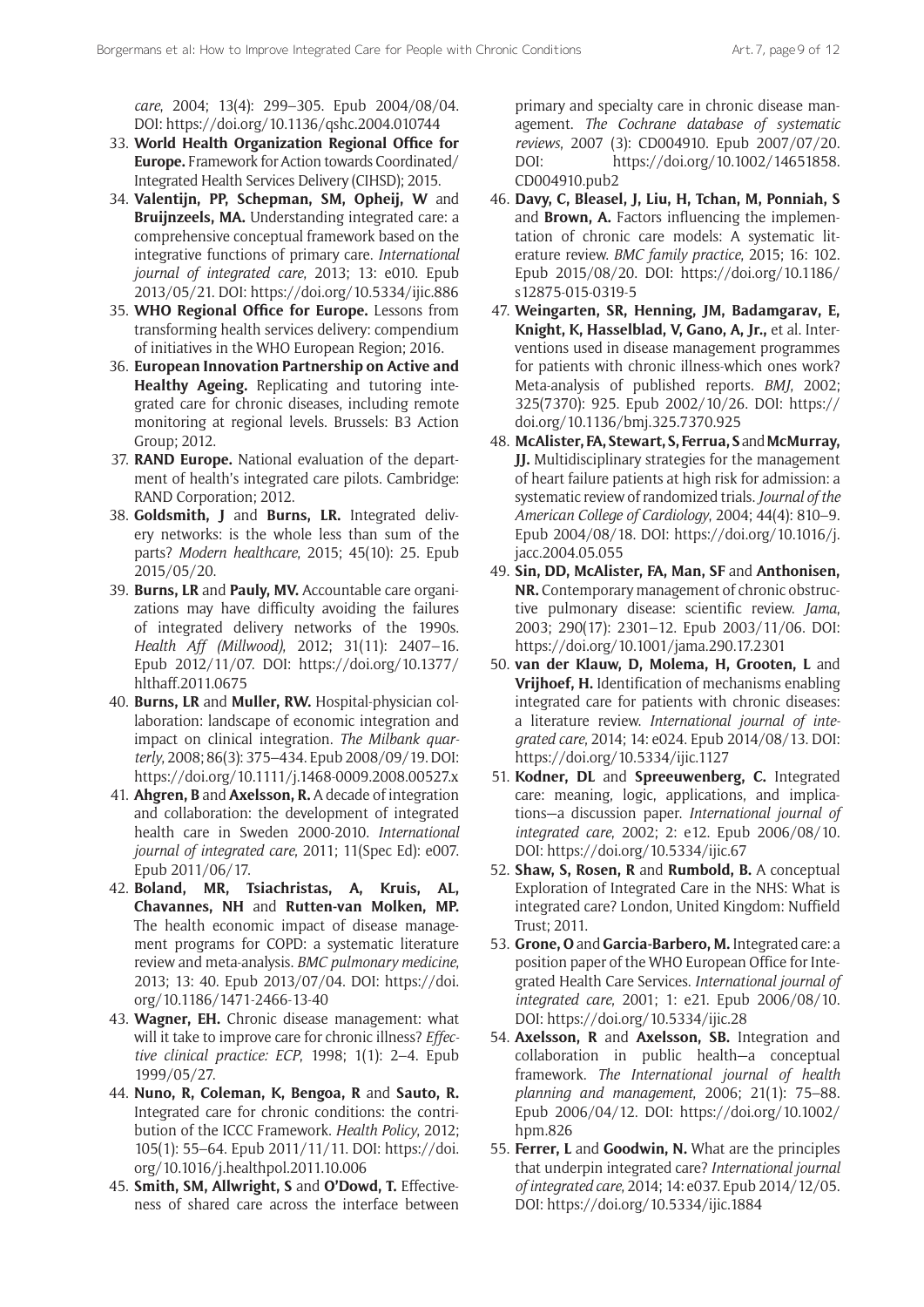- 56. **Cloninger, CR, Salvador-Carulla, L, Kirmayer, LJ, Schwartz, MA, Appleyard, J, Goodwin, N,** et al. A Time for Action on Health Inequities: Foundations of the 2014 Geneva Declaration on Person- and People-centered Integrated Health Care for All. *International journal of person centered medicine*, 2014; 4(2): 69–89. Epub 2014/01/01.
- 57. **Singer, SJ, Burgers, J, Friedberg, M, Rosenthal, MB, Leape, L** and **Schneider, E.** Defining and measuring integrated patient care: promoting the next frontier in health care delivery. *Medical care research and review: MCRR*, 2011; 68(1): 112–27. Epub 2010/06/18. DOI: [https://doi.](https://doi.org/10.1177/1077558710371485) [org/10.1177/1077558710371485](https://doi.org/10.1177/1077558710371485)
- 58. **Edgren, L.** The meaning of integrated care: a systems approach. *International journal of integrated care*, 2008; 8: e68. Epub 2008/11/15. DOI: [https://](https://doi.org/10.5334/ijic.293) [doi.org/10.5334/ijic.293](https://doi.org/10.5334/ijic.293)
- 59. **Valentijn, PP, Vrijhoef, HJ, Ruwaard, D, Boesveld, I, Arends, RY** and **Bruijnzeels, MA.** Towards an international taxonomy of integrated primary care: a Delphi consensus approach. *BMC family practice*, 2015; 16: 64. Epub 2015/05/23. DOI: [https://doi.](https://doi.org/10.1186/s12875-015-0278-x) [org/10.1186/s12875-015-0278-x](https://doi.org/10.1186/s12875-015-0278-x)
- 60. **Valentijn, PP, Boesveld, IC, van der Klauw, DM, Ruwaard, D, Struijs, JN, Molema, JJ,** et al. Towards a taxonomy for integrated care: a mixed-methods study. *International journal of integrated care*, 2015; 15: e003. Epub 2015/03/12. DOI: [https://doi.](https://doi.org/10.5334/ijic.1513) [org/10.5334/ijic.1513](https://doi.org/10.5334/ijic.1513)
- 61. **Schultz, EM, Pineda, N, Lonhart, J, Davies, SM**  and **McDonald, KM.** A systematic review of the care coordination measurement landscape. *BMC health services research*, 2013; 13: 119. Epub 2013/03/30. DOI: <https://doi.org/10.1186/1472-6963-13-119>
- 62. **Van Houdt, S, Heyrman, J, Vanhaecht, K, Sermeus, W** and **De Lepeleire, J.** An in-depth analysis of theoretical frameworks for the study of care coordination. *International journal of integrated care*, 2013; 13: e024. Epub 2013/07/25. DOI: <https://doi.org/10.5334/ijic.1068>
- 63. **Kindig, D** and **Stoddart, G.** What is population health? *American journal of public health*, 2003; 93(3): 380–3. Epub 2003/02/27. DOI: [https://doi.](https://doi.org/10.2105/AJPH.93.3.380) [org/10.2105/AJPH.93.3.380](https://doi.org/10.2105/AJPH.93.3.380)
- 64. **Brook, R.** Redefining healthcare systems. *RAND Corporation*; 2015.
- 65. **Evans, JM, Baker, GR, Berta, W** and **Barnsley, J.** The evolution of integrated health care strategies. *Advances in health care management*, 2013; 15: 125–61. Epub 2013/01/01. DOI: [https://doi.](https://doi.org/10.1108/S1474-8231(2013)0000015011) [org/10.1108/S1474-8231\(2013\)0000015011](https://doi.org/10.1108/S1474-8231(2013)0000015011)
- 66. **Expert Panel on effective ways of investing in Health (EXPH).** Preliminary Report on Access to Health Services in the European Union, 25 September 2015.
- 67. **Frenk, J, Chen, L, Bhutta, ZA, Cohen, J, Crisp, N, Evans, T,** et al. Health professionals for a new century: transforming education to strengthen health systems in an interdependent world. *Lancet*, 2010;

376(9756): 1923–58. Epub 2010/11/30. DOI: [https://doi.org/10.1016/S0140-6736\(10\)61854-5](https://doi.org/10.1016/S0140-6736(10)61854-5)

- 68. **Langins, M** and **Borgermans, L.** Strengthening a competent health workforce for the provision of coordinated/integrated health services. *World Health Organization*, 2015; Working document.
- 69. **Carman, KL, Dardess, P, Maurer, ME, Workman, T, Ganachari, D** and **Pathak-Sen, E.** A Roadmap for Patient and Family Engagement in Healthcare Practice and Research. (Prepared by the American Institutes for Research under a grant from the Gordon and Betty Moore Foundation, Dominick Frosch, Project Officer and Fellow; Susan Baade, Program Officer.) Gordon and Betty Moore Foundation: Palo Alto, CA; September 2014.
- 70. **Ostermann Herwig, RA-T** and **Bobek, J.** A cost/ benefit analysis of self-care systems in the European Union. *European Union*; 2015.
- 71. **Institute of Public Care.** Evidence review Integrated health and social care: A skills for care Discussion paper, 2013; Oxford Brookes University.
- 72. **Saleeby, E, Holschneider, CH** and **Singhal, R.** Paradigm shifts: using a participatory leadership process to redesign health systems. *Current opinion in obstetrics & gynecology*, 2014; 26(6): 516–22. Epub 2014/10/14. DOI: [https://doi.org/10.1097/](https://doi.org/10.1097/GCO.0000000000000122) [GCO.0000000000000122](https://doi.org/10.1097/GCO.0000000000000122)
- 73. **Hewison, A** and **Morrell, K.** Leadership development in the English National Health Service: A counter narrative to inform policy. *International journal of nursing studies*, 2014; 51(4): 677–88. Epub 2013/09/17. DOI: [https://doi.org/10.1016/j.](https://doi.org/10.1016/j.ijnurstu.2013.08.004) [ijnurstu.2013.08.004](https://doi.org/10.1016/j.ijnurstu.2013.08.004)
- 74. **Hodelin, R** and **Fuentes, D.** Contributions of bioethics to health sector leadership. *MEDICC review*, 2012; 14(3): 45–8. Epub 2012/08/08. DOI: [https://](https://doi.org/10.1590/S1555-79602012000300009) [doi.org/10.1590/S1555-79602012000300009](https://doi.org/10.1590/S1555-79602012000300009)
- 75. **McKee, L, Charles, K, Dixon-Woods, M, Willars, J**  and **Martin, G.** 'New' and distributed leadership in quality and safety in health care, or 'old' and hierarchical? An interview study with strategic stakeholders. *Journal of health services research & policy*, 2013; 18(2 Suppl): 11–9. Epub 2013/10/23. DOI: [https://](https://doi.org/10.1177/1355819613484460) [doi.org/10.1177/1355819613484460](https://doi.org/10.1177/1355819613484460)
- 76. **Buckner, EB, Anderson, DJ, Garzon, N, Hafsteinsdottir, TB, Lai, CK** and **Roshan, R.** Perspectives on global nursing leadership: international experiences from the field. *International nursing review*, 2014; 61(4): 463–71. Epub 2014/11/21. DOI: [https://doi.](https://doi.org/10.1111/inr.12139) [org/10.1111/inr.12139](https://doi.org/10.1111/inr.12139)
- 77. Draft comprehensive global monitoring framework and targets for the prevention and control of noncommunicable diseases: formal meeting of Member States to conclude the work on the comprehensive global monitoring framework, including indicators, and a set of voluntary global targets for the prevention and control of noncommunicable diseases. Geneva: World Health Organization; 2013 (A66/8; [http://apps.who.int/iris/](http://apps.who.int/iris/handle/10665/105633) [handle/10665/105633](http://apps.who.int/iris/handle/10665/105633)).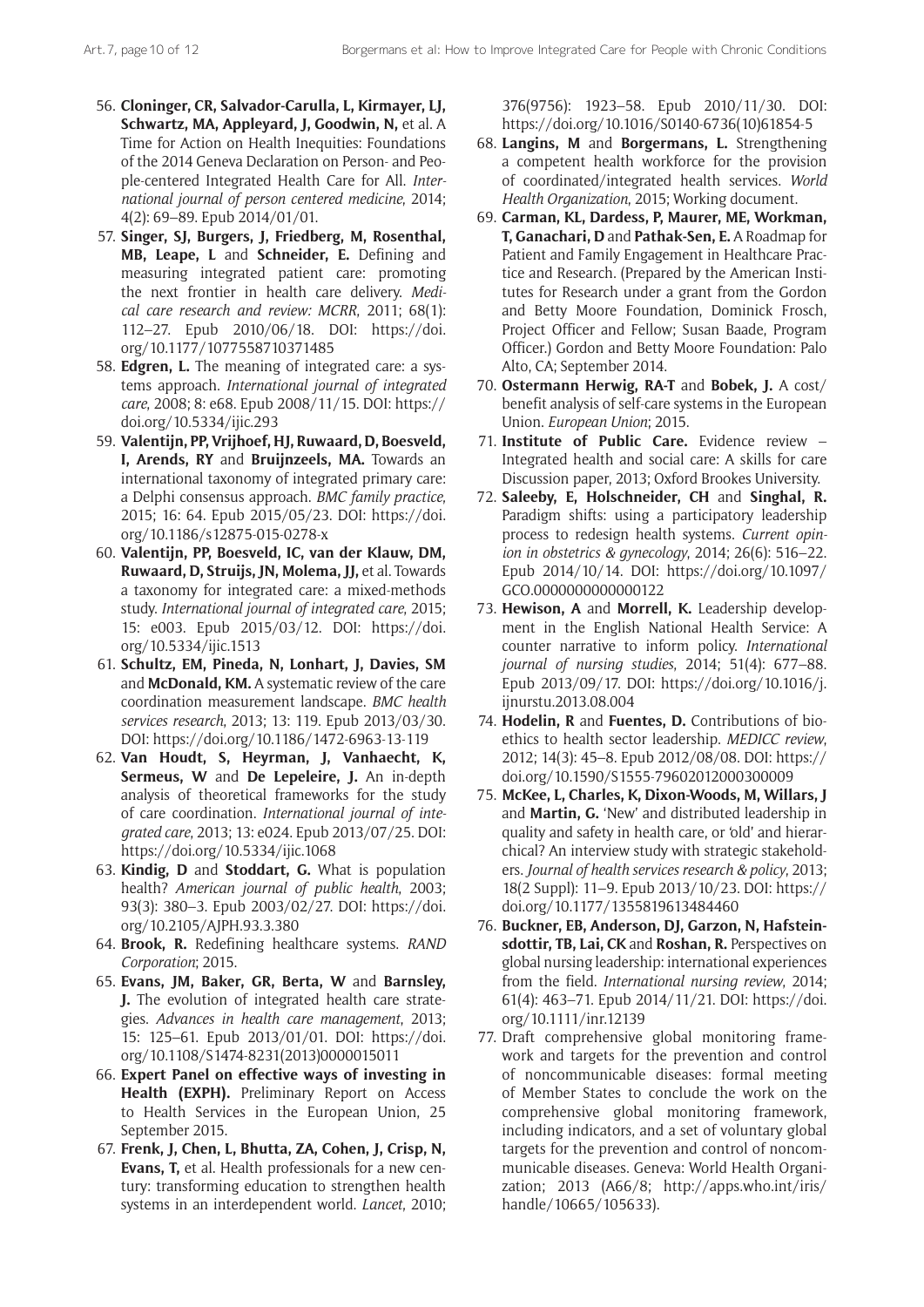- 78. **OECD: How's Life.** Measuring Well-being OP, Paris; 2015.
- 79. **Ling, T, Brereton, L, Conklin, A, Newbould, J** and **Roland, M.** Barriers and facilitators to integrating care: experiences from the English Integrated Care Pilots. *International journal of integrated care*, 2012; 12: e129. Epub 2013/04/18. DOI: [https://doi.](https://doi.org/10.5334/ijic.982) [org/10.5334/ijic.982](https://doi.org/10.5334/ijic.982)
- 80. **Valentijn, PP, Ruwaard, D, Vrijhoef, HJ, de Bont, A, Arends, RY** and **Bruijnzeels, MA.** Collaboration processes and perceived effectiveness of integrated care projects in primary care: a longitudinal mixed-methods study. *BMC health services research*, 2015; 15: 463. Epub 2015/10/10. DOI: [https://doi.](https://doi.org/10.1186/s12913-015-1125-4) [org/10.1186/s12913-015-1125-4](https://doi.org/10.1186/s12913-015-1125-4)
- 81. **Ahgren, B** and **Axelsson, R.** Evaluating integrated health care: a model for measurement. *International journal of integrated care*, 2005; 5: e01; discussion e3, e9. Epub 2006/06/15.
- 82. **Martin, GP, Currie, G, Finn, R** and **McDonald, R.** The medium-term sustainability of organisational innovations in the national health service. *Implementation science: IS*, 2011; 6: 19. Epub 2011/03/15. DOI:<https://doi.org/10.1186/1748-5908-6-19>
- 83. **Fortin, M, Couture, M, Bouhali, T, Leclerc, E** and **Stewart, M.** It Takes Two to Tango: Researchers and Decision-Makers Collaborating to Implement Practice Changes for Patients with Multimorbidity. *Healthc Q*, 2016; 19(2): 55–9. Epub 2016/10/05. DOI:<https://doi.org/10.12927/hcq.2016.24700>
- 84. **Psek, W, Davis, FD, Gerrity, G, Stametz, R, Bailey-Davis, L** and **Henninger, D,** et al. Leadership Perspectives on Operationalizing the Learning Health Care System in an Integrated Delivery System. *EGEMS (Wash DC)*, 2016; 4(3): 1233. Epub 2016/09/30. DOI: [https://doi.](https://doi.org/10.13063/2327-9214.1233) [org/10.13063/2327-9214.1233](https://doi.org/10.13063/2327-9214.1233)
- 85. **Lamarche, P** and **Maillet, L.** The performance of primary health care organizations depends on interdependences with the local environment. *Journal of health organization and management*, 2016; 30(6): 836–54. Epub 2016/09/30. DOI: [https://doi.](https://doi.org/10.1108/JHOM-09-2015-0150) [org/10.1108/JHOM-09-2015-0150](https://doi.org/10.1108/JHOM-09-2015-0150)
- 86. **Tsasis, P, Evans, JM** and **Owen, S.** Reframing the challenges to integrated care: a complex-adaptive systems perspective. *International journal of integrated care*, 2012; 12: e190. Epub 2013/04/18. DOI: <https://doi.org/10.5334/ijic.843>
- 87. **Marmot, M, Allen, J, Bell, R, Bloomer, E** and **Goldblatt, P.** WHO European review of social determinants of health and the health divide. *Lancet*, 2012; 380(9846): 1011–29. Epub 2012/09/12. DOI: [https://doi.org/10.1016/S0140-6736\(12\)61228-8](https://doi.org/10.1016/S0140-6736(12)61228-8)
- 88. **Rouse, WB** and **Cortese, DA.** Engineering the system of healthcare delivery. Introduction. *Studies in health technology and informatics*, 2010; 153: 3–14. Epub 2010/06/15.
- 89. **Raleigh, V, Bardsley, M, Smith, P, Wistow, G,** et al. Integrated care and support pioneers: indicators for measuring the quality of intgrated care. *final*

*report*. London: Policy Innovation Research Unit, 2014.

- 90. **Stiefel, M** and **Nolan, K.** A Guide to Measuring the Triple Aim: Population Health, Experience of Care, and per Capita Cost. *IHI Innovation Series white paper*. Cambridge, Massachusetts: Institute for Halthcare Improvement, 2012; (Available on: <http://www.IHI.org>).
- 91. **Von Schirnding.** Health in Sustainable Development Planning: the role of indicators. World Health Organization; 2002.
- 92. **Lawrence, M** and **Kinn, S.** Defining and measuring patient-centred care: an example from a mixedmethods systematic review of the stroke literature. *Health expectations: an international journal of public participation in health care and health policy*, 2012; 15(3): 295–326. Epub 2011/06/01.
- 93. **Conklin, A, Nolte, E** and **Vrijhoef, H.** Approaches to chronic disease management evaluation in use in Europe: a review of current methods and performance measures. *International journal of technology assessment in health care*, 2013; 29(1): 61–70. Epub 2012/12/22. DOI: [https://doi.org/10.1017/](https://doi.org/10.1017/S0266462312000700) [S0266462312000700](https://doi.org/10.1017/S0266462312000700)
- 94. **Sternberg, SB, Co, JP** and **Homer, CJ.** Review of quality measures of the most integrated health care settings for children and the need for improved measures: recommendations for initial core measurement set for CHIPRA. *Academic pediatrics*, 2011; 11(3 Suppl): S49–S58 e3. Epub 2011/05/20.
- 95. **Lyngso, AM, Godtfredsen, NS, Host, D** and **Frolich, A.** Instruments to assess integrated care: a systematic review. *International journal of integrated care*, 2014; 14: e027. Epub 2014/10/23. DOI: <https://doi.org/10.5334/ijic.1184>
- 96. **Strandberg-Larsen, M** and **Krasnik, A.** Measurement of integrated healthcare delivery: a systematic review of methods and future research directions. *International journal of integrated care*, 2009; 9: e01. Epub 2009/04/03. DOI: [https://doi.org/10.5334/](https://doi.org/10.5334/ijic.305) [ijic.305](https://doi.org/10.5334/ijic.305)
- 97. **Haggerty, JL, Beaulieu, MD, Pineault, R, Burge, F, Levesque, JF, Santor, DA,** et al. Comprehensiveness of care from the patient perspective: comparison of primary healthcare evaluation instruments. *Healthcare policy = Politiques de sante*, 2011; 7(Spec Issue): 154–66. Epub 2012/12/04.
- 98. **Noble, DJ, Greenhalgh, T** and **Casalino, LP.** Improving population health one person at a time? Accountable care organisations: perceptions of population health—a qualitative interview study. *BMJ open*, 2014; 4(4): e004665. Epub 2014/04/29. DOI: <https://doi.org/10.1136/bmjopen-2013-004665>
- 99. Berwick, DM, Feeley, D and Loehrer, S. Change from the inside out: health care leaders taking the helm. *Jama*, 2015; 313(17): 1707–8. Epub 2015/03/27. DOI:<https://doi.org/10.1001/jama.2015.2830>
- 100. **Martin, G, Beech, N, MacIntosh, R** and **Bushfield, S.** Potential challenges facing distributed leadership in health care: evidence from the UK National